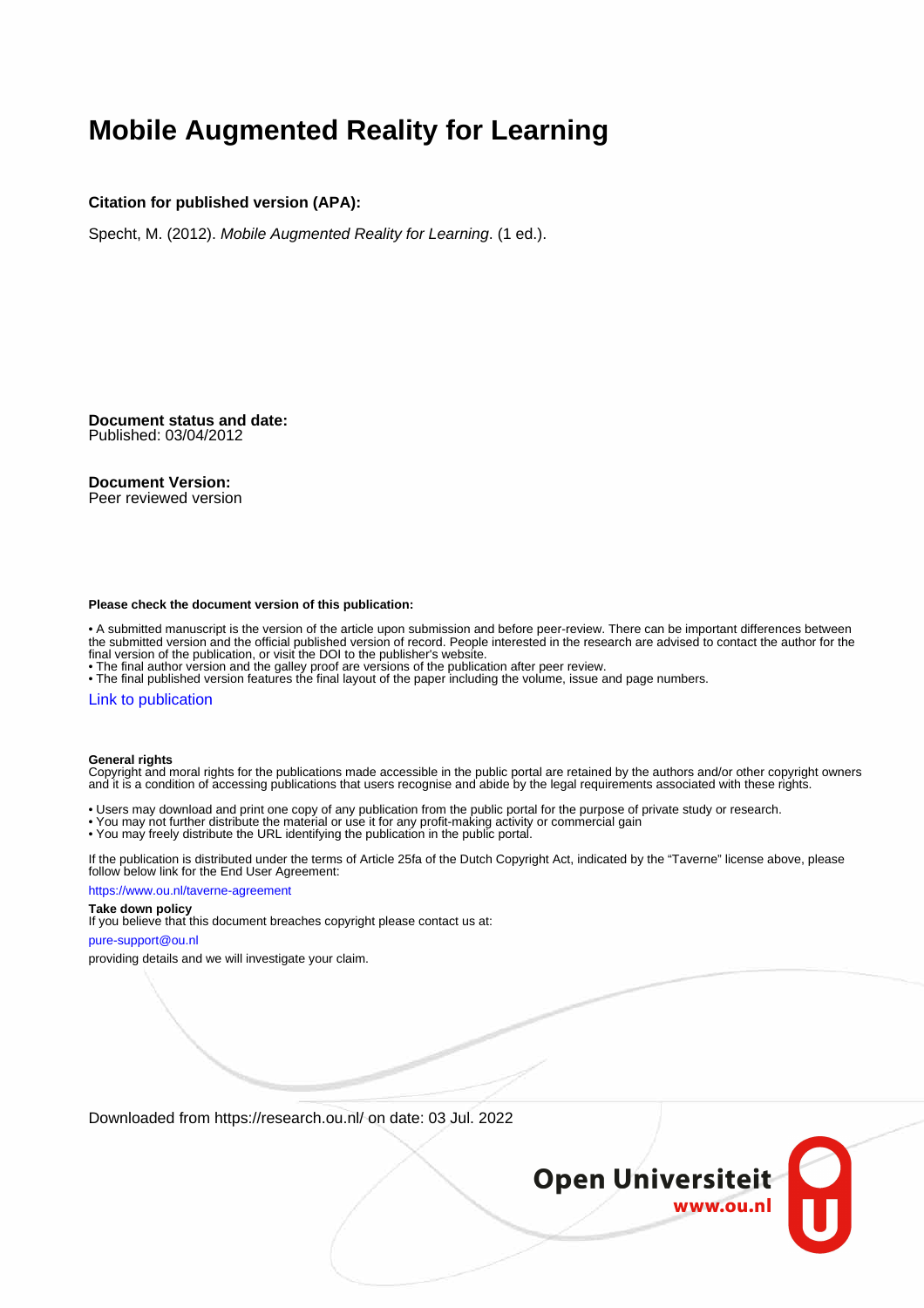# Mobile Augmented Reality for Learning

Marcus Specht Centre for Learning Sciences and Technologies Open Universiteit Nederland

*based on Specht, M., Ternier, S., & Greller, W. (2011). Mobile Augmented Reality for Learning: A Case Study. Journal Of The Research Center For Educational Technology, 7(1). Retrieved January 18, 2012, from http://www.rcetj.org/index.php/rcetj/article/view/151*

Table of Contexts

| Towards mobile augmented reality                         | $\overline{2}$   |
|----------------------------------------------------------|------------------|
| <b>Educational Models for ubiquitous learning and AR</b> | 3                |
| HCI interaction patterns for augmented reality           | $\boldsymbol{4}$ |
| Head-up Display (HUD)                                    | 4                |
| Tricorder                                                | 5                |
| Holochess                                                | 5                |
| X-ray vision                                             | 6                |
| Educational patterns and practices in mobile AR          | 6                |
| Dynamic 3D Objects                                       | 7                |
| Augmented books and real world object scanners           | 8                |
| Sensor-based Layers                                      | 8                |
| Collaborative Tagging and Annotation                     | 8                |
| Instructional AR for real world object manipulation      | 9                |
| <b>References</b>                                        | 9                |
|                                                          |                  |

 $\mathcal{L}_\text{max}$  , and the contribution of the contribution of the contribution of the contribution of the contribution of the contribution of the contribution of the contribution of the contribution of the contribution of t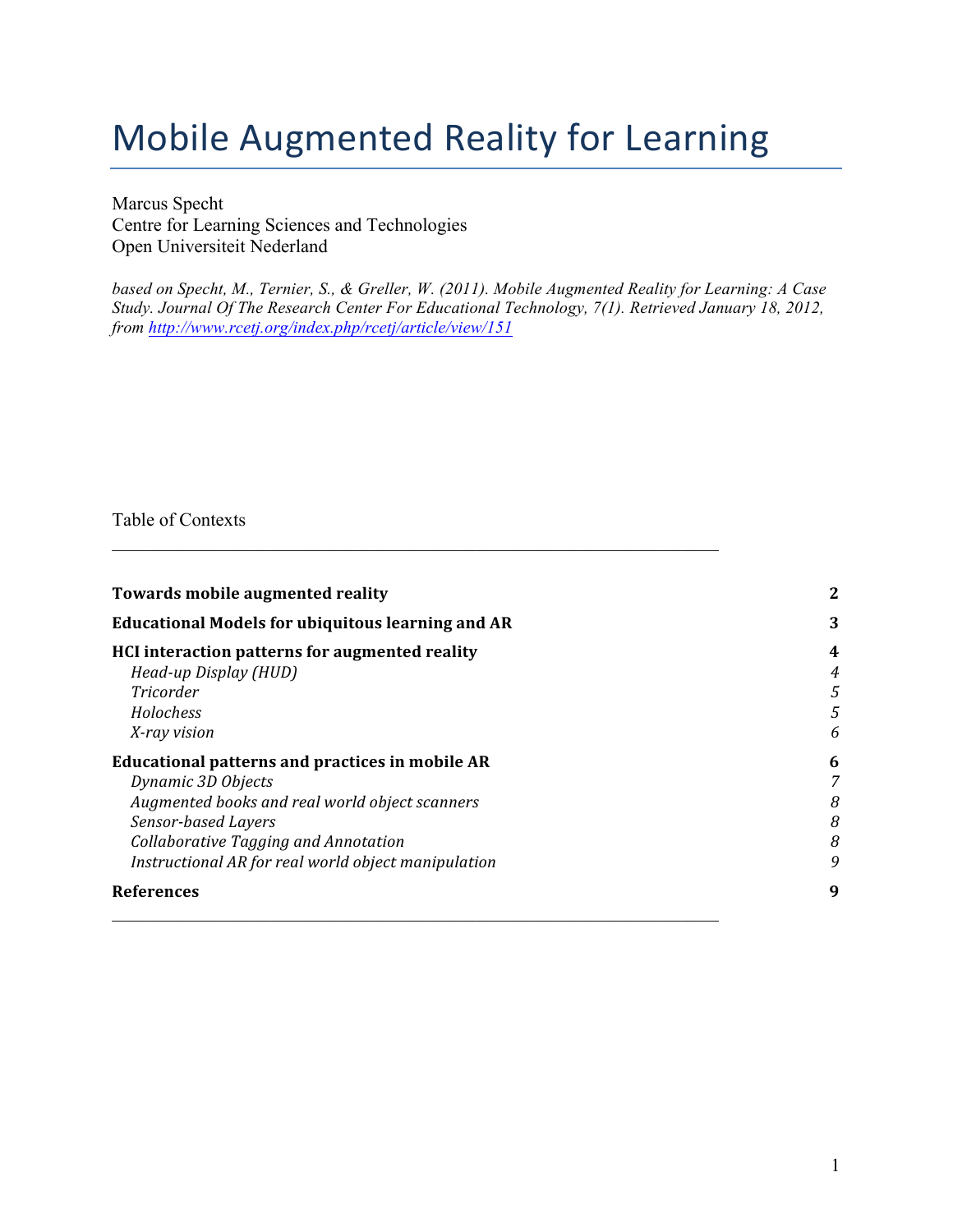# **Towards mobile augmented reality**

Until recently, augmented reality (AR) applications were mostly available for powerful workstations and high power personal computers. The introduction of augmented reality applications to smartphones enabled new and mobile AR experiences for everyday users. Because of the increasing pervasion of smartphones, AR is set to become a ubiquitous commodity for leisure and mobile learning. With this ubiquitous availability, mobile AR allows to devise and design innovative learning scenarios in real world settings. This carries much promise for enhanced learning experiences in situated learning. In the present article, we will look at different dimensions of mobile AR and exemplify their potential for education. At the end, we want to report on a short experiment that we conducted, called Locatory. It exceeds the current state of art for common mobile AR applications by introducing interactive and collaborative elements as well as gaming mechanisms.

Milgram and Kishino (1994) describe augmented reality (AR) as "relating purely virtual environments to purely real environments". Rice (Shute, 2009) gives an even broader perspective on augmented reality, stating that it should cover any media that is specific to your location and the context of what you are doing. We find these definitions too generic, and in direct conceptual conflict with closely related systems such as context-aware or immersive systems, mixed reality, and personalized adaptation.

For the purpose of this article, at least, we, therefore, want to specify augmented reality as a system that enhances a person's primary senses (vision, aural, and tactile) with virtual or naturally invisible information by digital means. A key defining factor in this is the synchronization that the system requires to perceptually embed the information into the enhanced (re)presentation of the world view – where 'view' also includes other primary human senses.

In this context, examples of virtual information include information artifacts like geo-located meta-information, visual/audio overlays, or 3D enhancements. Naturally invisible information, on the other hand, includes things that the human senses do not register, e.g. compass orientation, invisible light (infrared, ultraviolet, X-rays, etc.), ultrasound, or barometric pressure.

Like context-aware systems, augmented reality applications make it possible to filter information and present information overlays relative to the user's current context (Zimmermann et al., 2005, and 2007). Information in context can be filtered according to location, movement path, facing direction, object in focus, time period or according to meta-information such as the learner's personal interests or profile. As we will demonstrate below in our experiment, Locatory, information can also be filtered in a social context as relative to surrounding peers and their activities. Furthermore, we define mobile augmented reality as a specialization of context-aware systems as there is a close synchronization of existing human senses and perception with the digital information channels presented in augmented reality.

In addition to this conceptual model of AR applications, an engineering perspective is required to understand the technical components and their role in mobile AR systems for learning. In their description of the history of mobile AR, Wagner et al. (2009) have identified the following technical components of mobile AR systems as being important: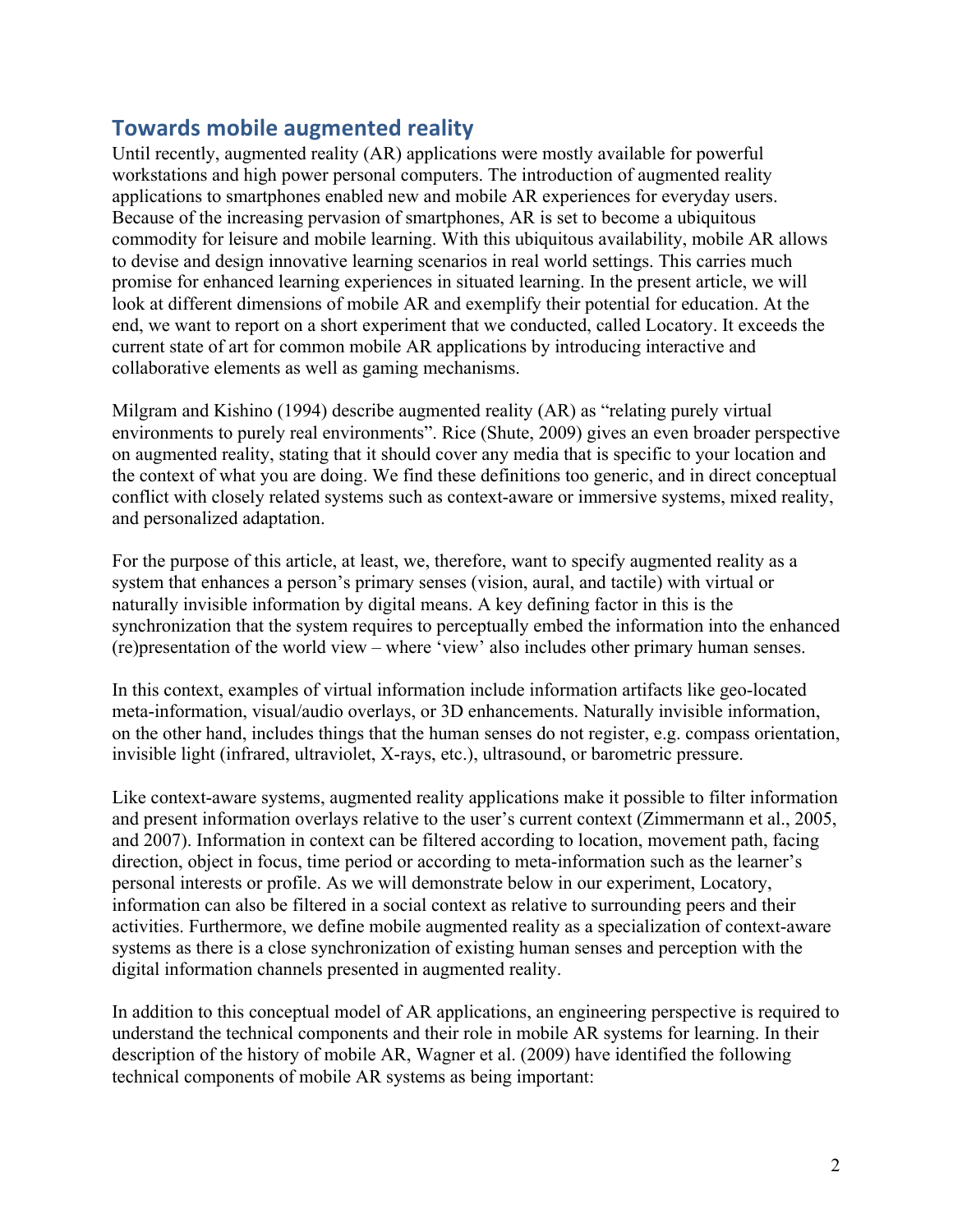- *Flexible Display Systems*: this includes head mounted display systems, camera phones, and hand-held projectors. Display technologies become increasingly more flexible and cheaper to produce. These technologies enable the augmentation of everyday vision of mobile users.
- *Sensor systems* in mobile devices like gyroscopes, GPS, electronic compass, cameras, microphone, as well as indoor location tracking systems.
- *Wireless networking protocols and standards* supporting indoor and outdoor augmentation settings. These also enable multi-user real time interaction in the augmented reality.
- Mobile Phones with computational power to do real time visualization of 3D objects and overlays on a standalone device.
- *Tagging and tracking technologies* with six degrees of freedom, multi-marker tracking, and hybrid tracking systems this is also related to one of the most researched areas in AR, the registration problem (Bimber, 2005). It describes the problem of linking the real world perception of a mobile AR user and the presentation of the augmentation layer. Thus, the registration problem is closely linked to what we have been referring to as synchronization. .
- *Linking of location-based AR information* in storytelling and gaming approaches. There is an urgent need when AR is used for learning support to link AR experiences with instructional designs or at least with task structures and sequencing approaches. Storytelling and gaming approaches are currently the most prominent approaches.
- *Flexible layer-based AR browsers* with integration of social media. Basically, AR systems must also build on existing information channels and can present existing information to users in a new kind of user interface. Therefore, implementations of mobile AR for learning must enable open interfaces to existing content and services.

# **Educational Models for ubiquitous learning and AR**

Specht (2009) describes a generic model for ubiquitous learning for synchronizing real world environments with augmentation media and media channels. In the Ambient Information Channel Enrichment (AICHE) model, five parameters of context are used to synchronize and augment the user's context with information and services. These five high level categories of contextual parameters are location, time, environment, relations, and id. Furthermore, the role of sensors and sensor information is defined as essential to connect media and real world objects for situated learning experiences and the support for reflection in action and about action (Schön, 83). Mobile devices today typical come with a range of basic sensors. Through processing and aggregation of the raw sensor data, higher-level sensor and semantic classification of raw sensor data can be implemented. The AICHE model defines 4 processes by which sensor data can be a) *aggregated*, used for b) *enrichment* of physical artefacts and metadata for media channels, c) the *synchronization* of media channels, artefacts, and users with contextual metadata, and d) the *framing* of synchronized information channels for metacognitive learning processes.

a) *Aggregation*: For achieving contextual learning support with sensors it is important to aggregate sensor information to make it meaningful for the learning objectives or tasks at hand.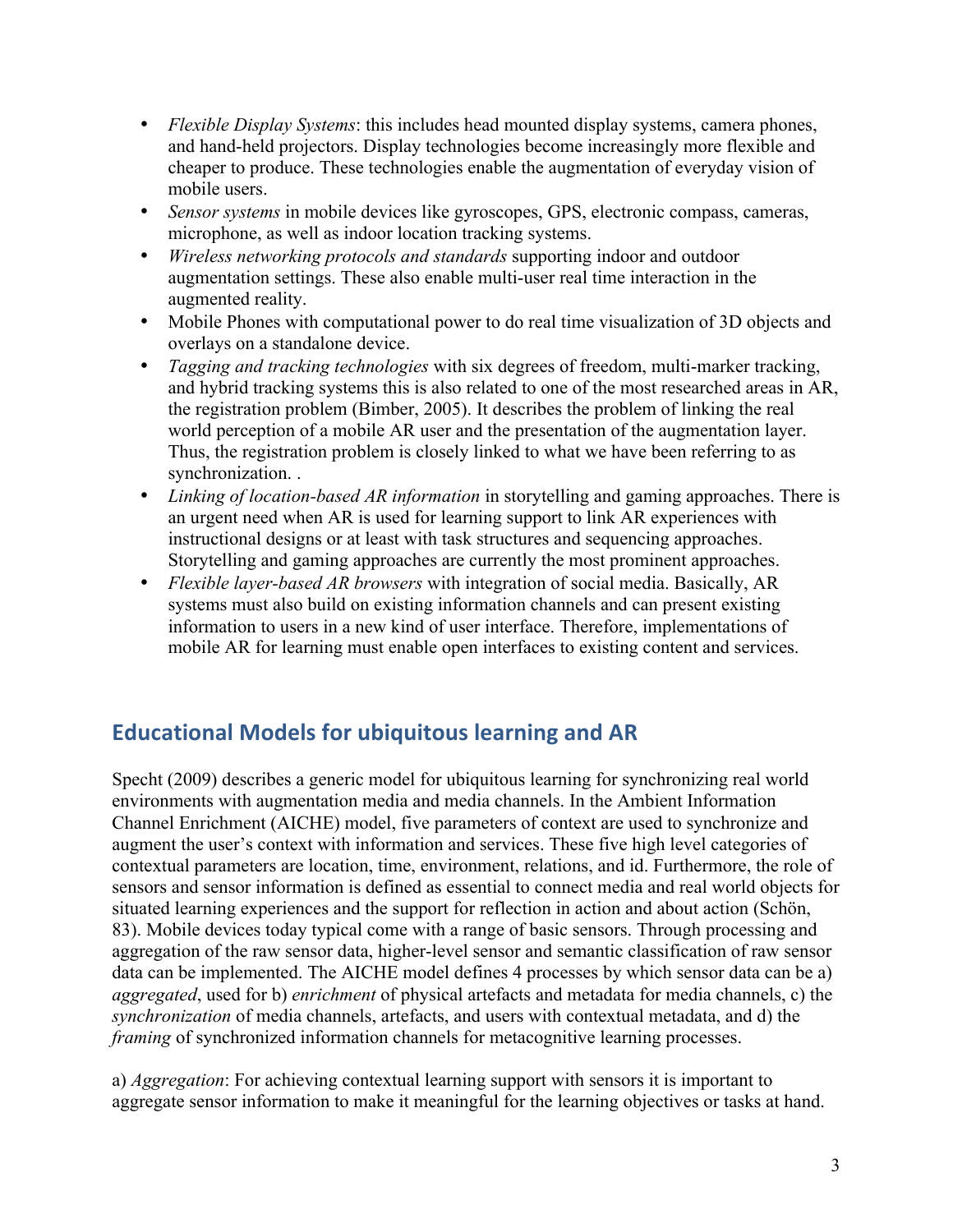As an example, the location of a GPS device carried by a user is only meaningful when it is connected to the user's perceivable environment, and relevant learning tasks. Aggregation can be a quite simple process linking together different sensor information as the time of the day and the location of a GPS sensor. In most cases it is also related to the conversion of raw sensor data into defined categories and scales, but it can also hold quite complex algorithms of sensor input as researched in sensor fusion.

b) *Enrichment:* In this process, artefacts, channels, or users are enriched with aggregated sensor information. Enrichment is mostly based on a specified mapping, which links an attribute of an entity to a raw data stream. Via such a mapping, devices and users also know which sensor information is relevant for them and what should be delivered to them. As a consequence of the enrichment process each artefact, user, and channel is enriched with context metadata.

c) *Synchronisation*: In the synchronisation process, the enriched users, artefacts, and channels are synchronised based on a described logic. As an example, the location of an artefact and the user are used to display a channel via an artefact. Synchronisation is at the core of every contextualised learning support. It is the result of a matching process, i.e. the user location is matched with location metadata of channels and artefacts. It is also evident that synchronisation is based on instructional designs specifying the logic of the matching.

d) *Framing:* Additionally, the display of the synchronised channels can be contrasted with relevant reference information in the instructional design. The framing process is mostly related to feedback and stimulation of metacognitive processes. Especially with augmented reality applications for contextual support, framing gets an important role as most artefacts and real world objects with which we learn need to be framed in the instructional context.

# **HCI interaction patterns for augmented reality**

Lamantia (2009) describes several forms of HCI patterns for mobile AR, which include head-up display, tricorder, holochess, and x-ray vision. These interaction design patterns are the underlying structures that form mobile AR experiences. We will use these also to analyze educational AR applications.

## **Head-up Display (HUD)**

Head-Up displays (HUD) project information into the visual field of the user and were, so far, mainly used for navigation or additional information necessary in the course of action. A HUD is the oldest AR interaction pattern and was introduced in the 1950s. Using a Head-Up Display in the cockpit of a fighter-jet, pilots can read information without having to move their eyes to a special instrument panel.

The main characteristics of this interaction pattern are:

- A user does not take his eyes from the environment to an instrument panel to move.
- Information is integrated with the visual field of the user and is synchronized with the movement of the head.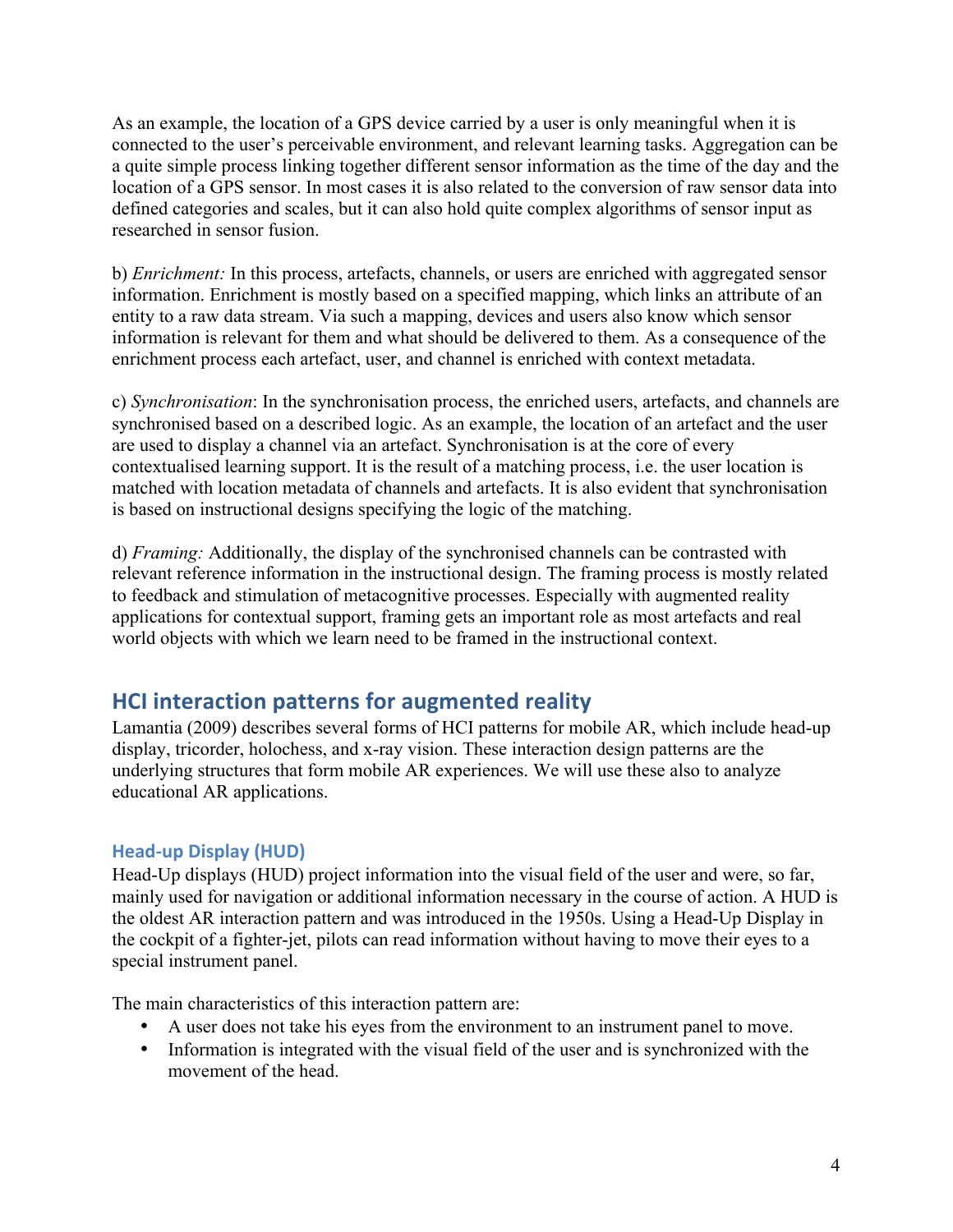• A HUD is typically an integrated system. Whereas many AR tools rely on handheld monitors, a HUD is typically integrated into another existing device (e.g. a helmet, a plane or car).

HUD applications can project information on senses other than vision. An audio HUD AR system can inform the user of the environment using a headset. The LISTEN project (Eckel, 2001) immersed the user in 3D audio scenes synchronized with the movements of the user. One of the most challenging problems hereby is the synchronization of the audio rendering with the physical movement of the user. With newer smartphone devices first apps also enable mobile phone users outdoors to experience audio augmented reality. By using headphones, the user is not limited in his interaction possibilities and can freely move both head and hands.

## **Tricorder**

The tricorder was introduced in the Star Trek science-fiction television series (1966-1969; http://en.wikipedia.org/wiki/Tricorder). It is a mobile device that can scan an environment and provides information about that environment. For example, after landing on a new planet, the tricorder was pointed in a certain direction and would then present a detailed examination of living things in that direction.

The tricoder-style interaction pattern provides the user with information about his surroundings and the objects in that environment with the help of a screen. A key characteristic of this pattern is that the tricorder is a handheld device. With this device (e.g. a smartphone) the user waves in the direction of interest. This pattern builds on an experience in the real world and allows the user via augmented reality get additional information about his/her environment.

The main characteristics of this interaction pattern are:

- It provides information about an existing environment.
- It is realized through a handhelddevice such as a smartphone. This distinguishes it from a HUD which is integrated. A tricorder introduces interaction constraints, which makes it different from a HUD. A user needs at least one hand to utilize the tricorder and thus it constrains a user's movement. The tricorder pattern is very important for mobile devices. Most of today's mobile AR applications are built on this pattern to display points of interest.

By contrast, the decoupling of the AR display from the user's viewpoint also enables different perspectives on presented content and explicit selection of perspective by the user. Nevertheless, this type of use is also closely related to the holochess pattern.

## **Holochess**

Holochess is the name of the chess game in Star Wars. The holochess interaction pattern places virtual objects in the real world. These virtual artifacts that are positioned in the real world can often interact with one another or can interact with objects in the real world. Although mobile AR applications have properties of both holochess and tricorder, the most important difference is that in holochess the virtual object is the object of interest, while with the tricorder the object serves as an enrichment of what the user is looking at. The holochess patterns can be realized with stationary and mobile devices. Recent research also mixes real world object manipulation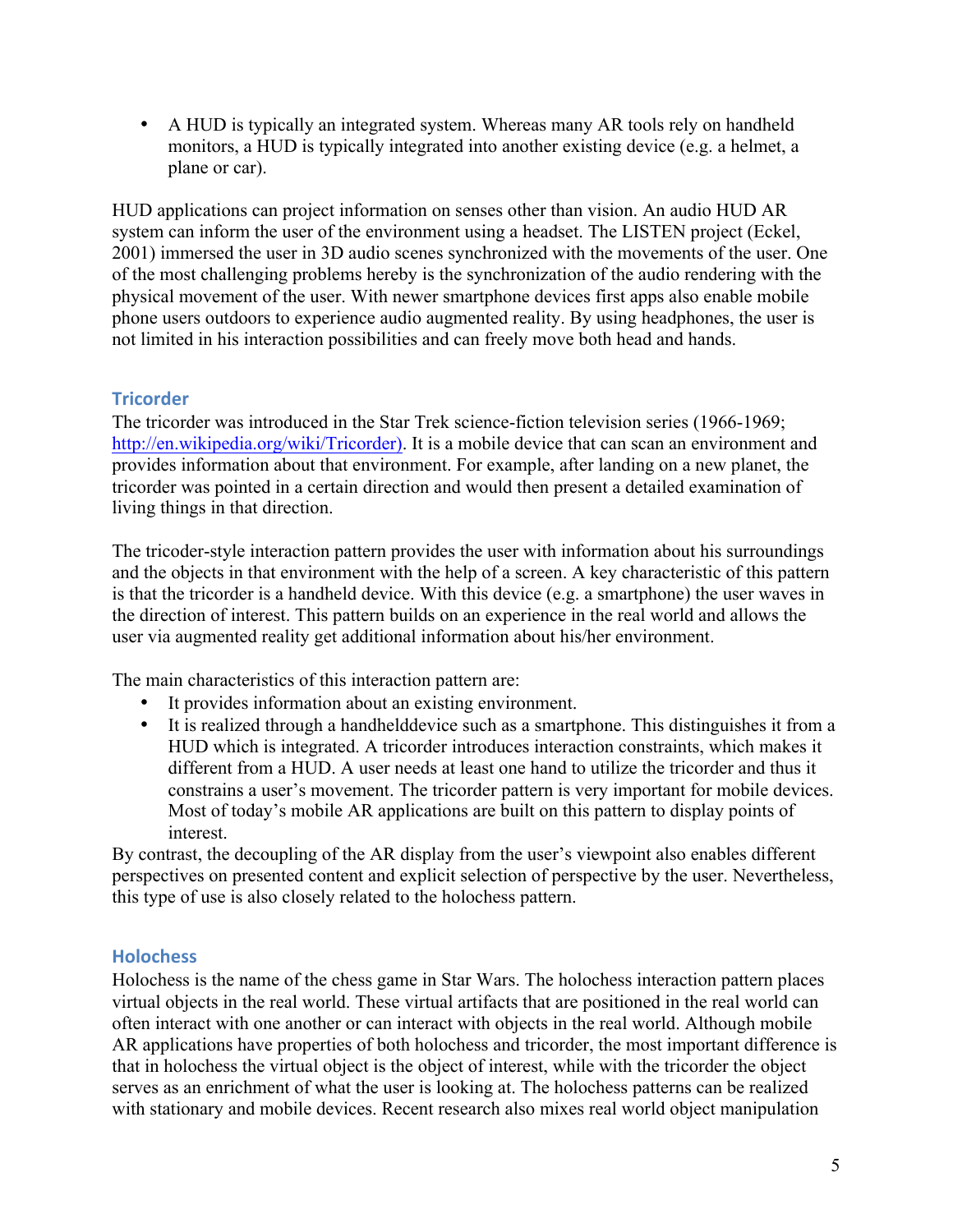and approaches based on automatic scanning of tagged objects. This enables especially also integration of tangible interfaces and simulations and recent research has shown the efficiency of these approaches in vocational training (Do-Lenh et AL, 2009).

### **X-ray vision**

In the X-ray vision interaction pattern basically surfaces can be looked trough or underlying structures can be visualized. On the one hand, this can be realized in combination with different patterns as tricorder or head-up display, on the other hand, it extends these patterns as the augmentation is in most cases based on high precision registration. Most application nowadays can be found in the medical domain.

# **Educational patterns and practices in mobile AR**

(Mobile) Augmented reality can be applied in various educational domains. It can help learners to gain a deeper understanding, experience embedded learning content in real world overlays, or explore content driven by their current situation or environmental context. Most prominent examples support exploration of the physical environment with different topics of interest, e.g. history, arts, technology, biology, astronomy and others, or by enriching artifacts in the physical environment with AR techniques. In general, AR technically is divided in marker-less and marker-based AR to register digital content for real world orientation and placement. In this section we describe a number of educational patterns that are related to the interaction patterns discussed earlier. The patterns described below connect an educational objective to the usage of certain dimensions of context (Specht, 2009) in synchronizing the augmented reality layer with real world learning situations. They are therefore positioned via these connection points in a matrix (fig.1 below). We will elaborate on the patterns with several empirical examples and findings that are associated with each.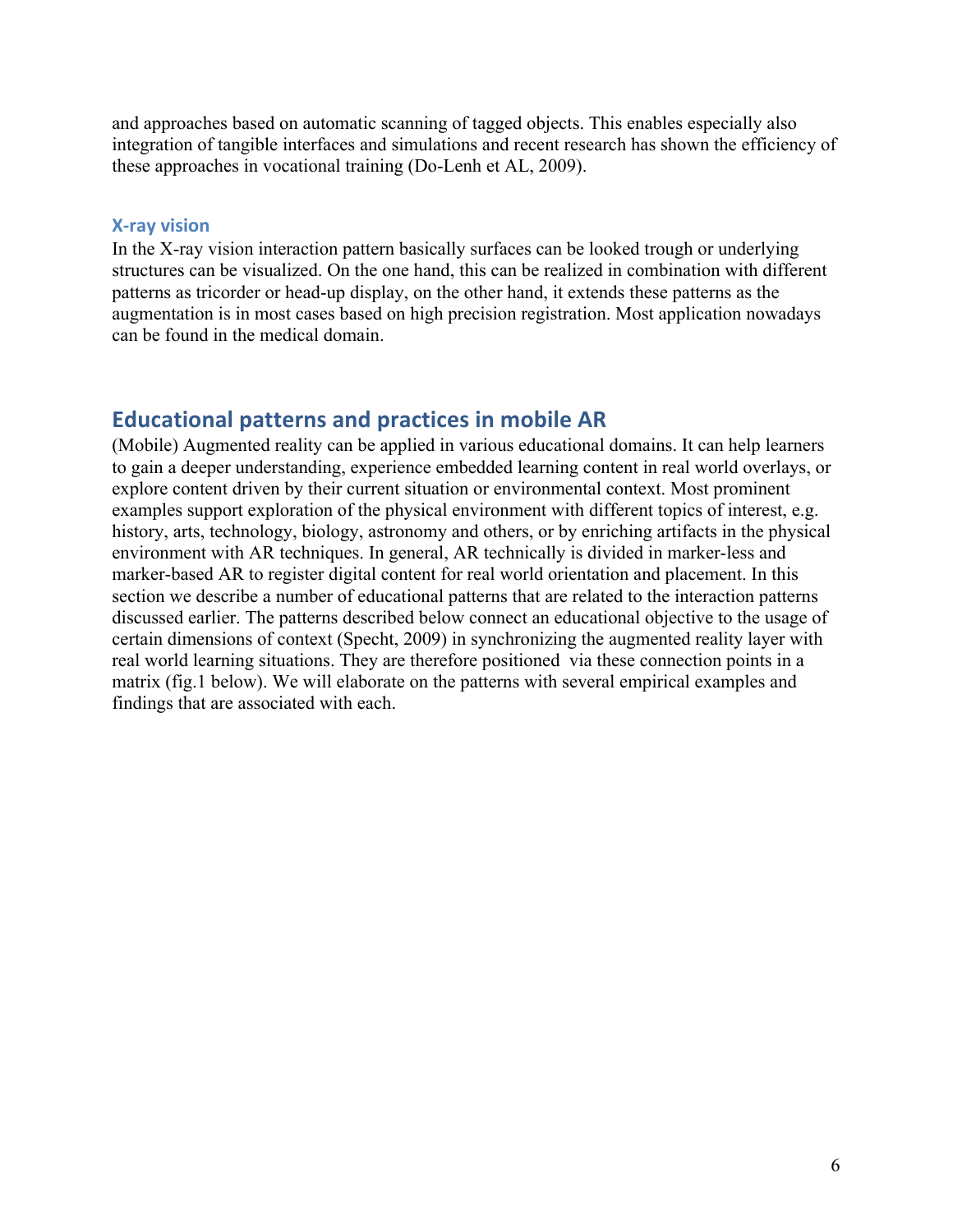

*Figure 1*: A matrix classifying educational patterns for mobile AR based on educational objectives and context information taken into account.

## **Dynamic 3D Objects**

Education objective: Illustration and interactive 3D visualization of learning content, which is explorable from different perspectives.

Implementation and context: In most cases, the pattern is implemented by using markers that identity the content to be displayed.

Examples and evaluations: Several examples in the literature use the power of dynamic displays embedded in mobile devices or with stationary screens to visualize 3D objects to illustrate the relation between 2D objects and 3D objects or relevant 3D concepts (Hagbi et al., 2009). Martin-Gutierrez et al. (2010) used augmented reality visualization for training of engineering students on spatial engineering tasks and measured a positive impact on spatial abilities. According to Dede (2009) AR approaches generally enable multiple perspectives on 3D objects as a more immersive and situated perception of complex spatial shapes. Schmalstieg et al. (2007) found that an AR system for maths and geometry education encouraged experimentation of students and improved spatial skills. While the simple examples mostly do not need an exact mapping on real world objects, like visualizing an object on a table, the more complex examples also need extensive registration and linking of the augmentation and the real world objects. Dynamic 3D objects are also used in collaborative scenarios for stimulating discussion and collaborative construction.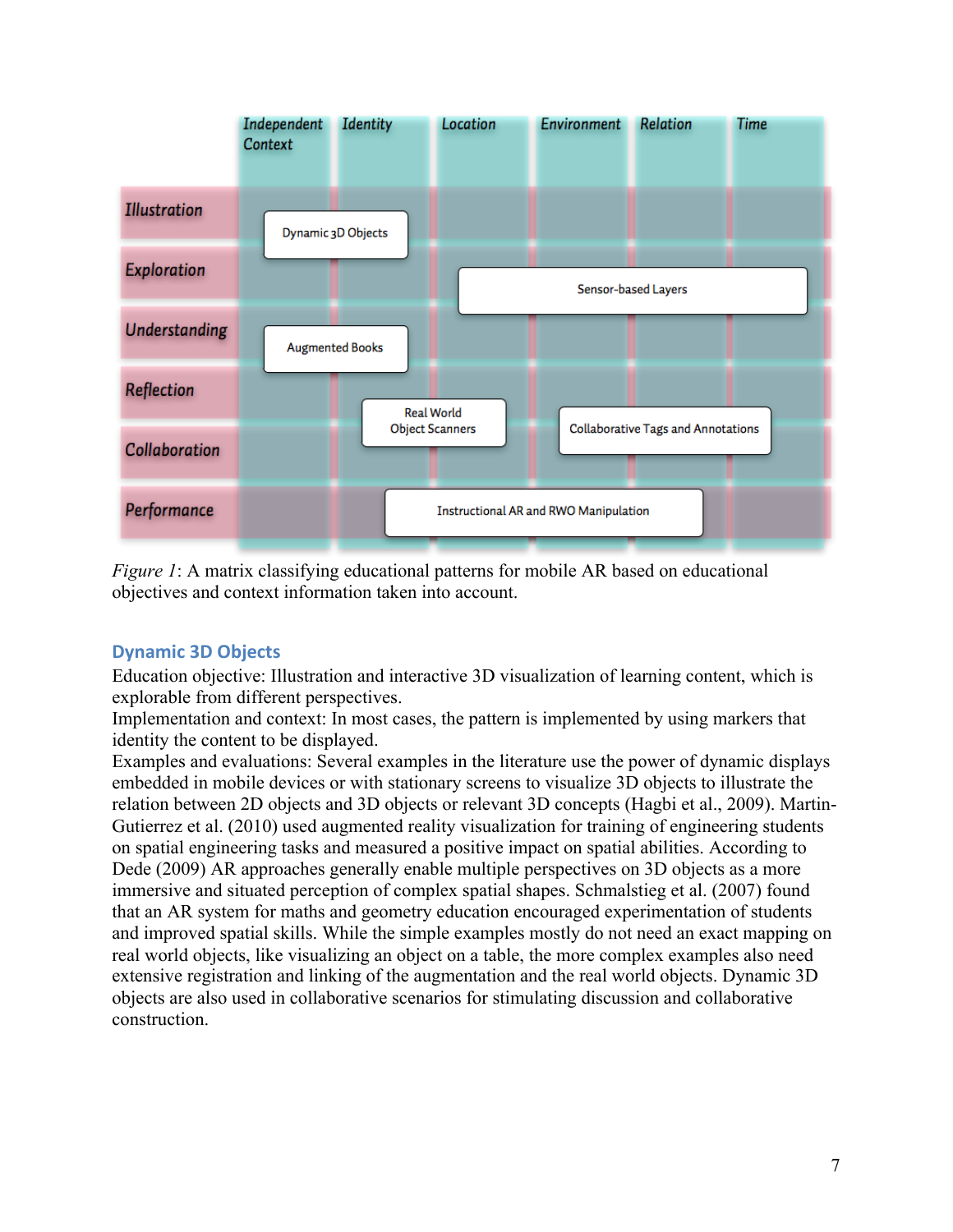### **Augmented books and real world object scanners**

Educational objectives: Illustration, reflection and dynamic materials addition, deeper understanding through additional perspectives, extending user senses or perceivable perception range.

Implementation and context: Augmented books and objects are the simplest form of relating real world objects and digital augmentations. In principle, these can be done by manual identification of objects via number codes, with camera based phones using visual codes. There are two possibilities for displaying the augmentation: a) with a mobile device identifying the augmented object, the mobile device can be used to show the augmentation to the user, b) with stationary devices, the users can carry and manipulate real world objects while ubiquitous camera systems follow the objects and their orientation, rendering the augmentation on screen. Mostly, these augmentations use the identity context to link augmentation and printed material. Newer approaches also enable the object recognition via the built-in camera and filter the relevant information like for example Google  $Goggles<sup>1</sup>$ .

Examples and evaluations: Via the integration of markers in books, different augmentations can be achieved and applications for more immersive book experiences or illustration of 2D static media with dynamic 3D media can be implemented. Dias (2009) identified several effects when using augmented book approaches, such as enhanced perceived values of learning material, educational illustration and better understanding of text material. Furthermore, the linking with real world objects can also be used for collaboration and object annotation as for example in urban design (Wang et al., 2007).

## **Sensor-based Layers**

Educational objectives: exploration support, immersion support.

Implementation and context: Sensor-based layers extend the perceivable information of users based on sensor information. Either the sensor information is embedded in the viewpoint of the user, or it is used to filter available information such as underlying geo-tagged information databases. In location-based information layers, the current user location and direction is taken to filter information objects and present maps or camera overlays with selected information. Most popular approaches are based on augmented reality browsers like Layar. From the educational perspective this is strongly related to the inquiry-based approaches to learning support. Examples and evaluations: Alessandro (2010) compared different user interfaces combining AR and classical map search interfaces for real world search tasks. Most efficient solutions for welldefined searches on location-based information have been the "zoom interfaces" combined with direction highlighting based on compass.

## **Collaborative Tagging and Annotation**

Educational objectives: Knowledge sharing and awareness.

Implementation and context: First approaches on collaborative augmented reality can be found using location-based environments where users can collaboratively annotate and tag real world objects and share this information with others. Furthermore, first approaches also embed shared artifacts in AR games that support the collaborative manipulation of 3D objects.

<sup>&</sup>lt;sup>1</sup> http://www.google.com/mobile/goggles/#text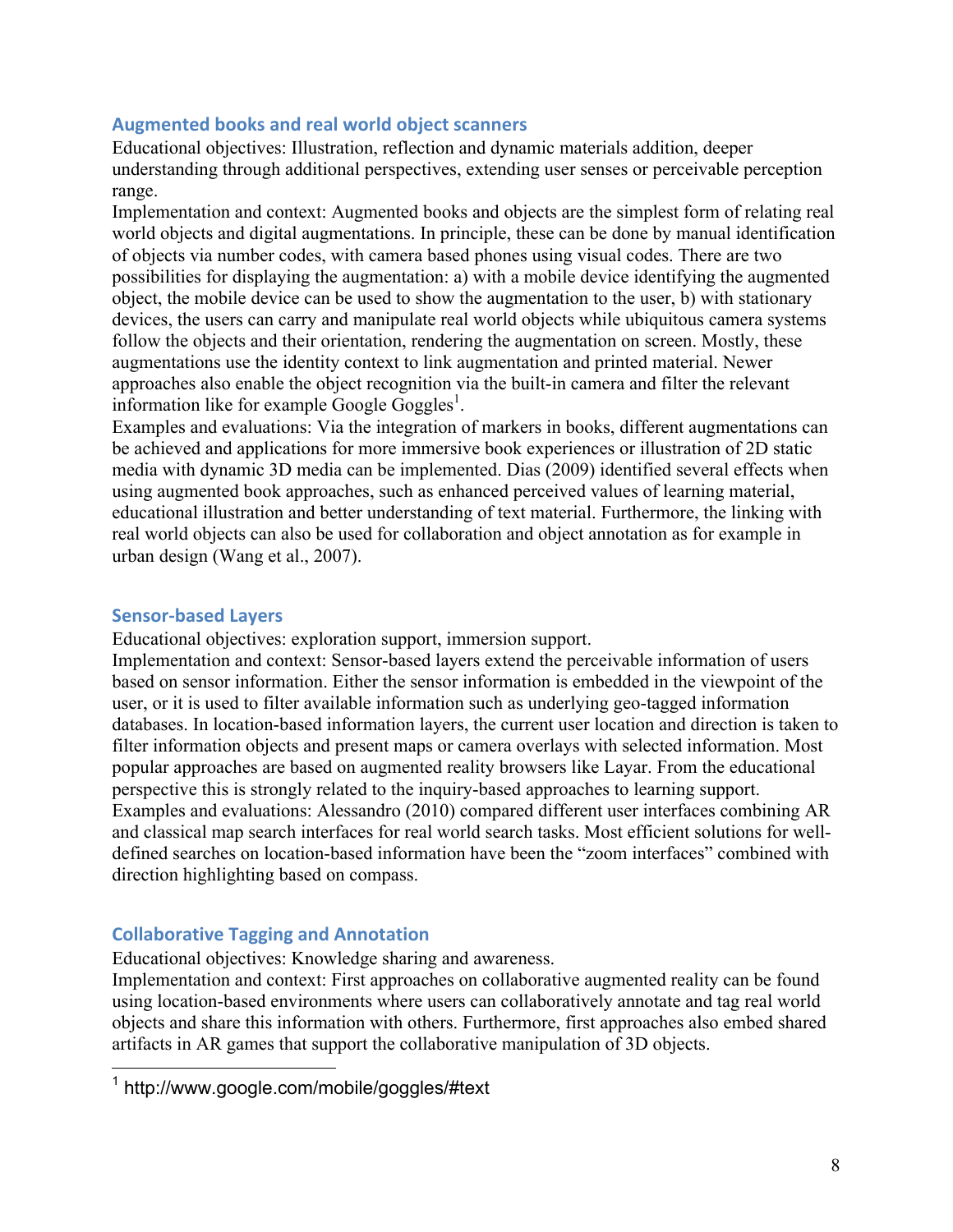Examples and evaluations: Nilsson et al. (2009) used this in the cooperation between different stakeholders in a crisis management scenario like rescue services, the police and military personnel. They found positive effects on efficiency of cooperation and users perceived added value.

## **Instructional AR for real world object manipulation**

Educational objective: real time feedback, linking movements and AR feedback systems. Implementation and context: Quite fine granular registration of real world overlays is needed for complete instructional environments in AR.

Examples and evaluation: As far as the manipulation of real world objects is the objective, good examples are maintenance support systems like the BMW augmented reality system (Interone Worldwide, 2010). Kotranza et al. (2009) used direct visual feedback to enhance task performance on joint psychomotor-cognitive tasks.

# **Conclusion**

Mobile Augmented Reality if a fast growing field in the commercial application market as also educational practices are becoming adopted in a fast pace. As with most new technologies the central question is what the educational added values of theses technologies is and what added value and practices will survive the technology hype.

This whitepaper tries to identify possible educational patterns of mobile augmented reality both to classify existing practices but also to stimulate the discussion about the educational effects and the core innovation of the technology from an educational perspective.

When educators use new technologies as augmented reality they should always ask questions about what learning outcomes do I want to achieve and will the technology enhance the learning experience. Nevertheless in this context learning can and probably has to be seen in a broader perspective of including engagement, cognition, and new media facilities. Applied to augmented reality these questions could be:

- What virtual media will help learning considering my specific learning outcome?
- Are the virtual media shared between learners or linked to real world objects?
- What aspects of the real world do I want to augment?
- What linking between real world objects and digital media can bring a new quality for learning?
- What collaborative manipulation of augmentation can be helpful for stimulating learning and collaboration?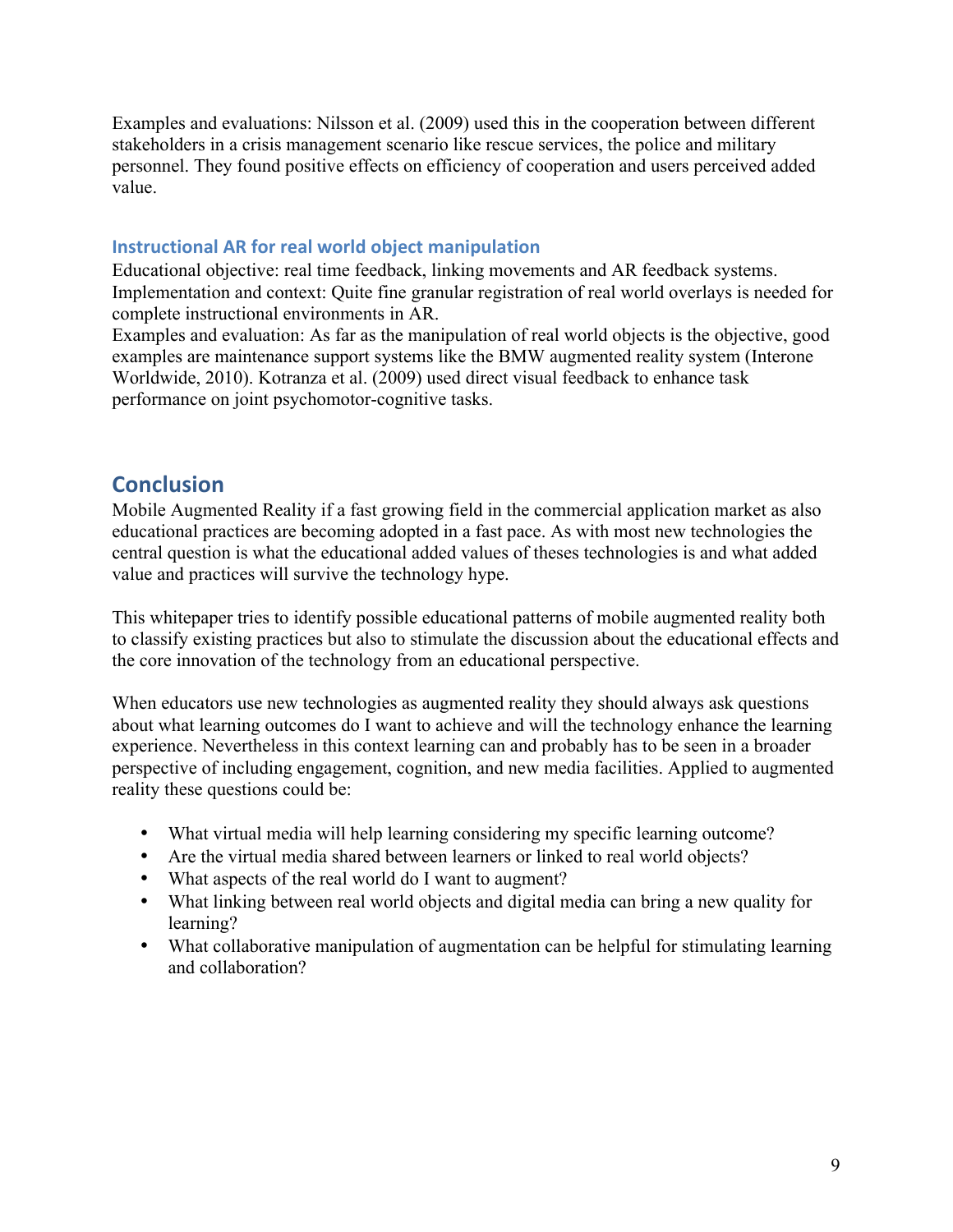# **References**

Milgram P. and Kishino A. F., (1994). Taxonomy of Mixed Reality Visual Displays, IEICE Transactions on Information and Systems, E77-D(12), pp. 1321-1329.

Bimber, O., & Raskar, R. (2005). Spatial Augmented Reality: Merging Real and Virtual Worlds. Scientist (Vol. 6, p. xiii, 369 p., [8] p. of plates). AK Peters Ltd. doi: 10.1260/147807708784640126.

Interone Worldwide. (2010). BMW Augmented Reality in practice : Workshop applications. Retrieved from http://www.bmw.com/com/en/owners/service/augmented\_reality\_workshop\_1.html.

Wikipedia contributors. (2009). "Augmented Reality." Wikipedia. Retrieved August 1, 2009.

Dias, A. (2009). Technology enhanced learning and augmented reality: An application on mulltimedia interactive books, *International Business & Economics Review*, vol 1(1).

Eckel, G., (2001). The LISTEN Vision. Preconference Proceedings of ACM SIGGRAPH and Eurographics Campfire on Acoustic Rendering for Virtual Environments, pp. 55-58, May 26th-29th, 2001, SnowBird, Utah, USA.

Daniel Wagner (2010). History of Mobile Augmented Reality. Retrieved from web on 08.12.2010 at https://www.icg.tugraz.at/~daniel/HistoryOfMobileAR/

Lamantia, J. (2009) Inside Out: Interaction Design for Augmented Reality, http://www.uxmatters.com/mt/archives/2009/08/inside-out-interaction-design-for- augmentedreality.php

Nate Hagbi, Oriel Bergig, Jihad El-Sana, Mark Billinghurst, (2009). Shape recognition and pose estimation for mobile augmented reality. ismar, pp.65-71, 2009 8th IEEE International Symposium on Mixed and Augmented Reality.

Jorge Martin-Gutierrez, Jose Luis Saorin, Manuel Contero, Mariano Alcaniz, David C. Perez-Lopez, Mario Ortega, (2010). Design and validation of an augmented book for spatial abilities development in engineering students, Computers & Graphics, Volume 34, Issue 1, February 2010, Pages 77-91, ISSN 0097-8493

Dede, C. (2009) Augmented Reality Technology Brings Learning to Life. http://www.gse.harvard.edu/blog/uk/2009/09/augmented-reality-technology-brings-learning-tolife.html

Schmalstieg, D., & Wagner, D. (2007). Experiences with handheld augmented reality. Retrieved from http://www.icg.tu-graz.ac.at/pub/pdf/ismar07keynotepaper/download

Shute, Tish. "Is It 'OMG Finally' for Augmented Reality? Interview with Robert Rice."UgoTrade: Virtual Realities in "World 2.0." Retrieved August 1, 2009.